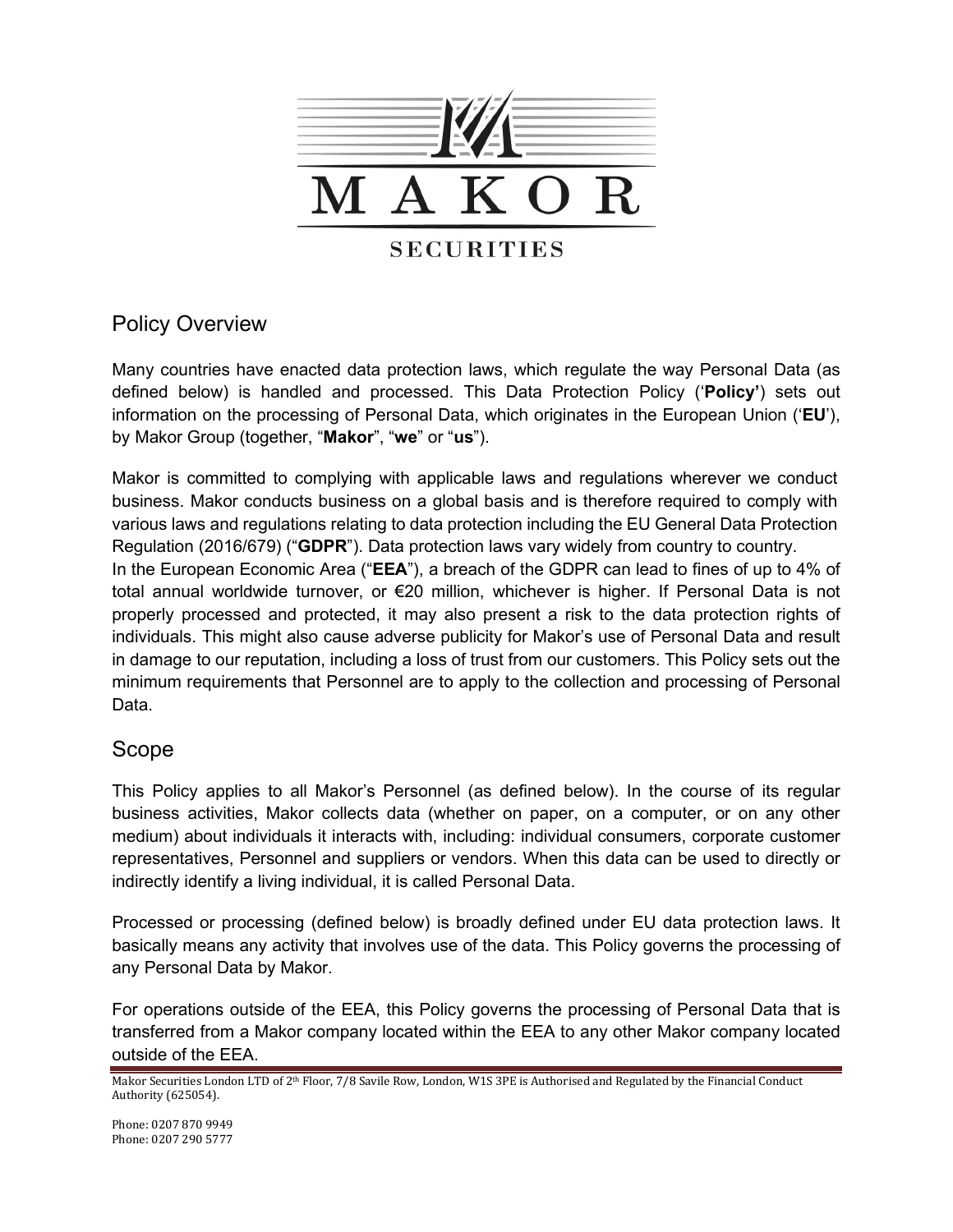Local, national or regional laws and regulations in countries with data protection laws may require that further protections beyond those identified within this Policy; if so, all Makor's Personnel are expected to follow such stricter standards or requirements in addition to the principles set out in this Policy.

Separate Makor policies also apply and supplement this Policy, and further mandate the controls applicable to Personal Data, details of which can be found at Section H (Related Policies) of this Policy.

# Key obligation

All Personnel having access to, and working with, Personal Data have an obligation to maintain the confidentiality of the Personal Data they process. Personnel must only process Personal Data as necessary to fulfil their legitimate job functions and must observe at all times this Policy and any related policies and procedures.

## **Responsibility**

Compliance Officer has primary responsibility for ensuring Personnel's compliance with this Policy. They may develop supplemental policies and procedures to offer more detailed guidance and ensure the effective implementation of this Policy.

## Policy at a glance

- **A. Handling Personal Data - General Rules.** Sets out the key data protection principles.
- **B. Transferring data.** Sets out the principles around transferring Personal Data, both within the Makor group and externally.
- **C. International Transfers of Personal Data to countries outside of the EEA.** Specifically addresses the transfer of Personal Data outside of the EEA.
- **D. Rights of Individuals.** Sets out the key rights of individuals in respect of the information Makor holds about them.
- **E. Data Protection Impact Assessment ('DPIA')**. Explains the requirement to complete a DPIA when embarking upon a new project which involves the processing of Personal Data which is likely to result in a high risk to the rights and freedoms of individuals.
- **F. Data Protection by Design and by Default**. Explains the obligation to consider technical and organisational measures to be implemented to protect Personal Data, from the beginning to the end of a project.
- **G. Violations**. Sets out the process and actions we might take in response to any violations of this Policy.

#### **H. Related Policies.** Includes any additional and related policies*.*

Makor Securities London LTD of 2<sup>th</sup> Floor, 7/8 Savile Row, London, W1S 3PE is Authorised and Regulated by the Financial Conduct Authority (625054).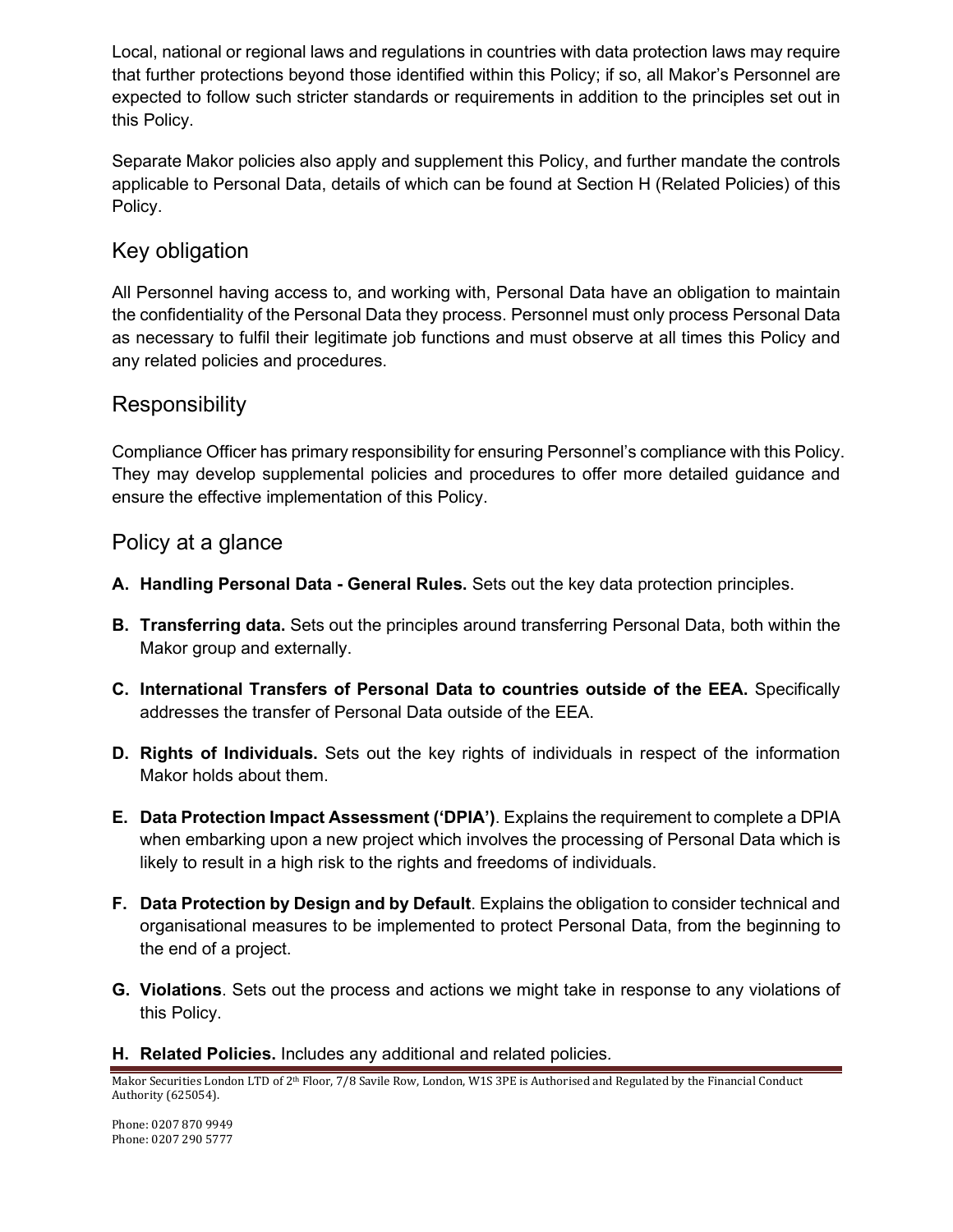**I. Monitoring and ongoing compliance**. Sets out how ongoing compliance will be effected through internal and external audits.

Makor Securities London LTD of 2<sup>th</sup> Floor, 7/8 Savile Row, London, W1S 3PE is Authorised and Regulated by the Financial Conduct Authority (625054).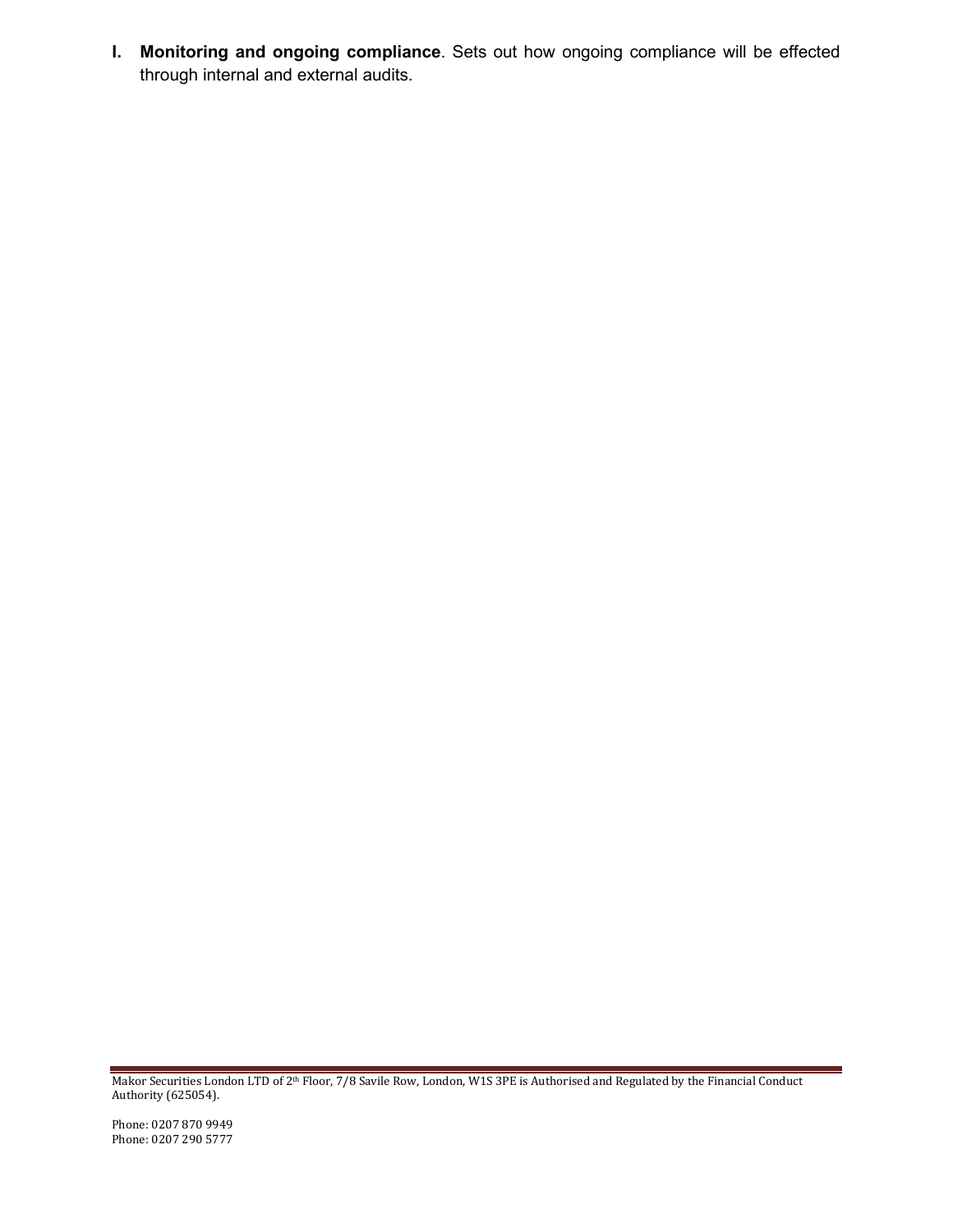## Policy definitions

- "**Personal Data**" means any information relating to an identified or identifiable person. An identifiable person is one who can be identified, directly or indirectly, in particular by reference to an identifier such as a name, an identification number, location data, an online identifier or to one or more factors specific to that person's physical, physiological, genetic, mental, economic, cultural, or social identity of that person.
- "**Personnel**" means current, past and prospective employees, officers, directors and other personnel, such as temporary workers or contractors of Makor.
- "**Process**", "**processing**" or "**processed**" means any operation or set of operations performed upon Personal Data, whether or not by automatic means, such as collection, recording, organisation, structuring, storage, adaptation or alteration, retrieval, consultation, use, disclosure by transmission, dissemination or otherwise making available, alignment or combination, restriction, erasure, or destruction.
- "**Special Categories of Personal Data**" (or "**Sensitive Data**") is a subset of Personal Data which may contain information relating to a person's race or ethnic origin, political opinions, religious or philosophical beliefs, genetic data, biometric data for the purpose of uniquely identifying an individual, data concerning health or data concerning an individual's sex life or orientation. Data protection legislation in certain countries requires additional safeguards for the processing of Sensitive Data.

Makor Securities London LTD of 2<sup>th</sup> Floor, 7/8 Savile Row, London, W1S 3PE is Authorised and Regulated by the Financial Conduct Authority (625054).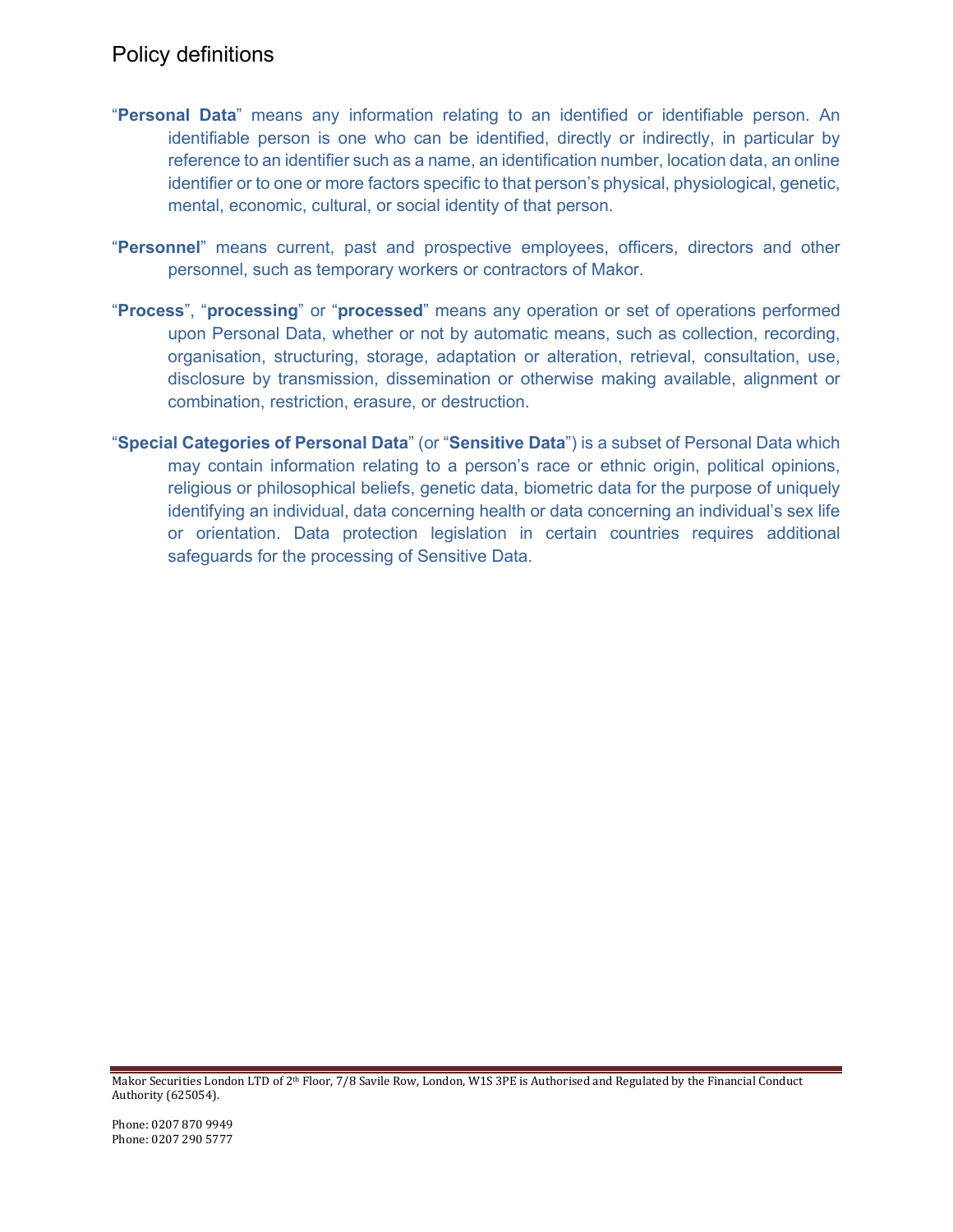## **A. Handling Personal Data — General Rules**

### **Data Protection Principles**

As part of your job function with Makor, you may have access to or, where appropriate, be required to process Personal Data. Personnel are required to process Personal Data in a fair and lawful manner and in accordance with the principles of good data protection practice set out below.

### **1. Limitation on Purpose**

You must only process Personal Data for the specified, explicit and legitimate purpose for which such Personal Data were collected, i.e. the purposes that were communicated to the individual. This means that Personal Data must not be collected for one purpose and then used for another. If it becomes necessary to change the purpose for which the Personal Data are processed, you must contact the Compliance Officer because, depending on the location of the individual, legislation may require Makor to provide individuals with additional information on these changes as to how their Personal Data is processed and, where applicable, obtain their consent to the additional processing purposes.

### **2. Adequate, Relevant and Non-excessive Processing**

You must only process Personal Data that is strictly necessary for its defined business purposes. This means a 'must have' and not 'nice to have' approach must be taken before any Personal Data are collected. Personal Data that are not necessary for that intended business purpose should not be collected or processed. Personal Data should only be handled by designated and/or authorised employees on a 'need-to-know' basis.

#### **3. Accuracy of Information**

You must take steps to check that any Personal Data you have collected, or are processing on behalf of Makor, is accurate, complete, reliable and kept up-to-date as necessary for the purposes for which the Personal Data are held and used. Such steps must be taken at the time the Personal Data are first collected and at regular intervals thereafter.

#### **4. Retention of Personal Data**

You must ensure that Makor does not keep any Personal Data in a form that permits identification (data which has not been anonymised) for longer than is necessary for the purpose(s) for which it was collected. Any Personal Data that no longer serves a legitimate, identified business purpose should be deleted or destroyed in accordance with Makor's applicable records management and retention policy. If you have any questions around the retention of Personal Data, you must consult with the Compliance Offer.

Makor Securities London LTD of 2<sup>th</sup> Floor, 7/8 Savile Row, London, W1S 3PE is Authorised and Regulated by the Financial Conduct Authority (625054).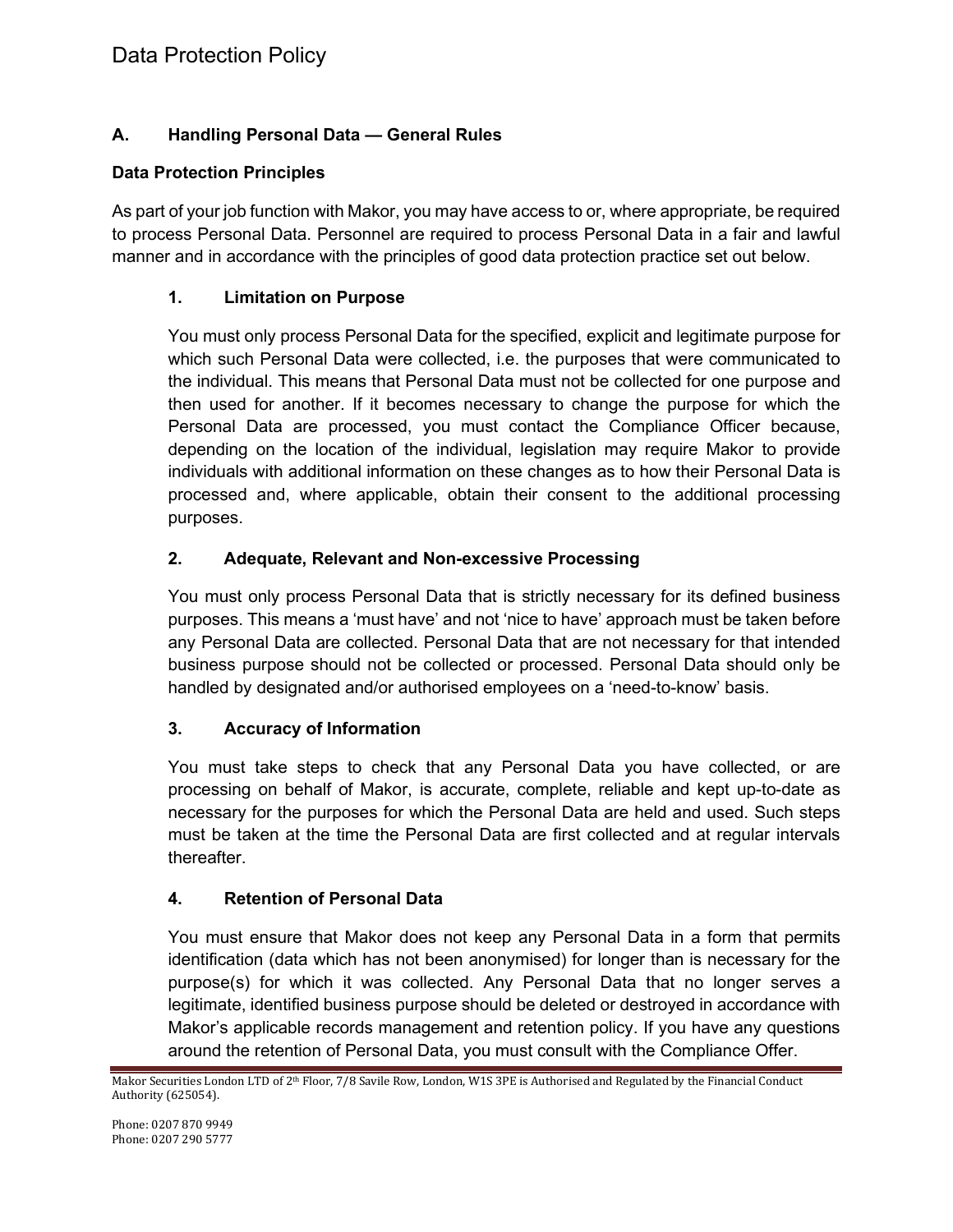### **5. Security of Personal Data**

Makor is required to take appropriate technical, physical and organisational measures to keep Personal Data secure to prevent unlawful or unauthorised processing or accidental loss of, destruction or damage to, Personal Data. The measures and security controls which Makor has taken to protect Personal Data are detailed in our information security policy. If you become aware of an incident which involves Personal Data, you must refer to our Personal Data Breach procedure for handling such breaches.

### **Special Categories of Personal Data (or Sensitive Data)**

Special Categories of Personal Data requires heightened protection under certain laws. Special Categories of Personal Data may only be collected and processed in limited circumstances, for example where an individual has provided their explicit consent. Where consent is required, the information provided must detail the reasons and circumstances required for the collection and processing of such Sensitive Data.

If you seek to collect or process any Special Categories of Personal Data, you must not do so without first contacting the Compliance Officer and seeking guidance. If you are unsure as to whether something qualifies as Special Categories of Personal Data, you must consult with the Compliance Officer before collecting or processing such information.

### **B. Transferring data**

#### **Transfers to other Makor group entities**

Makor aims to ensure a consistent and adequate level of protection for all Personal Data that are processed and/or transferred between Makor group entities. A transfer of Personal Data to another Makor entity is considered a transfer between two different entities, which means that even in such "intra-group" cases, a data transfer shall be carried out only if:

- the transfer is based on a clear business need;
- the receiving entity provides appropriate security for the data; and
- the receiving entity ensures compliance with this Policy for the transfer and any subsequent processing.

To the extent Personal Data is transferred to a Makor entity located in a country outside of the EEA, please refer to Section C below.

#### **Transfers to third parties**

Personal Data may be transferred to select third parties outside of the Makor group to perform services on Makor's behalf.

Makor may also be required to disclose certain Personal Data to other third parties:

Makor Securities London LTD of 2<sup>th</sup> Floor, 7/8 Savile Row, London, W1S 3PE is Authorised and Regulated by the Financial Conduct Authority (625054).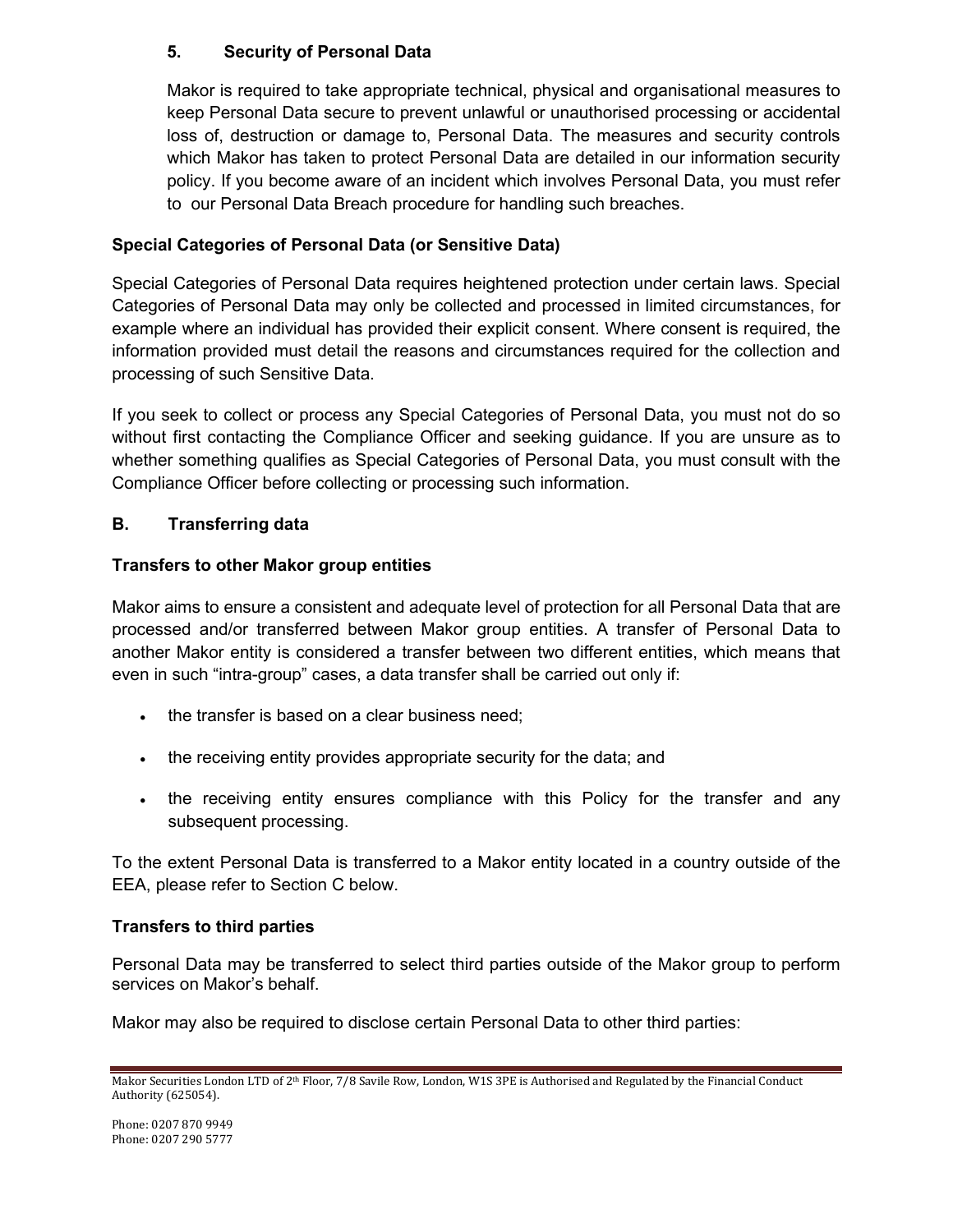- as a matter of law (e.g., to tax, social security and financial regulatory authorities);
- to protect its legal rights (e.g., to defend a legal claim); or
- in an emergency where the health or security of an employee is endangered.

Please note that any data transfers to third parties must only be carried out if adequate legal safeguards are in place. Personnel who plan to transfer Personal Data to a third party which has not previously been confirmed as a legal recipient of Personal Data must first consult with the Compliance Officer to confirm that the transfer is permitted under all applicable laws.

To the extent Personal Data is transferred to a third party in a country outside of the EEA, please refer also to Section C below.

#### **C. International Transfers of Personal Data to third countries outside of the EEA**

All Makor group entities and third-party service providers that process Personal Data on Makor's behalf will be required to comply with this Policy or to guarantee equivalent levels of protection when processing Personal Data.

On occasion, Personal Data may be transferred to and stored in a country whose laws do not provide equivalent protection to that which applies within the EEA. In such circumstances, Makor will implement contractual or other measures to ensure an adequate level of protection for such Personal Data. If you are transferring data to a third party based in a country outside of the EEA, or which has operations outside the EEA, please speak with the Compliance Officer for further information.

#### **D. Rights of Individuals**

Individuals located in the EEA for whom Makor holds Personal Data (including individual consumers, corporate customer representatives, Personnel and supplier or vendor representatives) and/or individuals whose Personal Data are processed by a Makor company located in the EEA (such as, in Paris or London) may be able to exercise certain 'individual rights' in relation to their Personal Data. Similar rights may apply to other individuals (who are based in non-EEA countries and whose information is not subject to the GDPR), and Makor will respond to any such individual rights request pursuant to local law requirements.

Requests can be communicated to Makor in any way, including via email, fax, letter, telephone, website request, customer services or via a third-party. Any Personnel who receives a request in relation to Personal Data should forward it immediately to the Compliance Officer and should not make any representations to the individual in relation to how the request will be dealt with.

Individuals located within the EEA may be able to exercise the following rights:

**Right of Access**: individuals may have the right to request access to Personal Data that Makor holds about them.

Makor Securities London LTD of 2<sup>th</sup> Floor, 7/8 Savile Row, London, W1S 3PE is Authorised and Regulated by the Financial Conduct Authority (625054).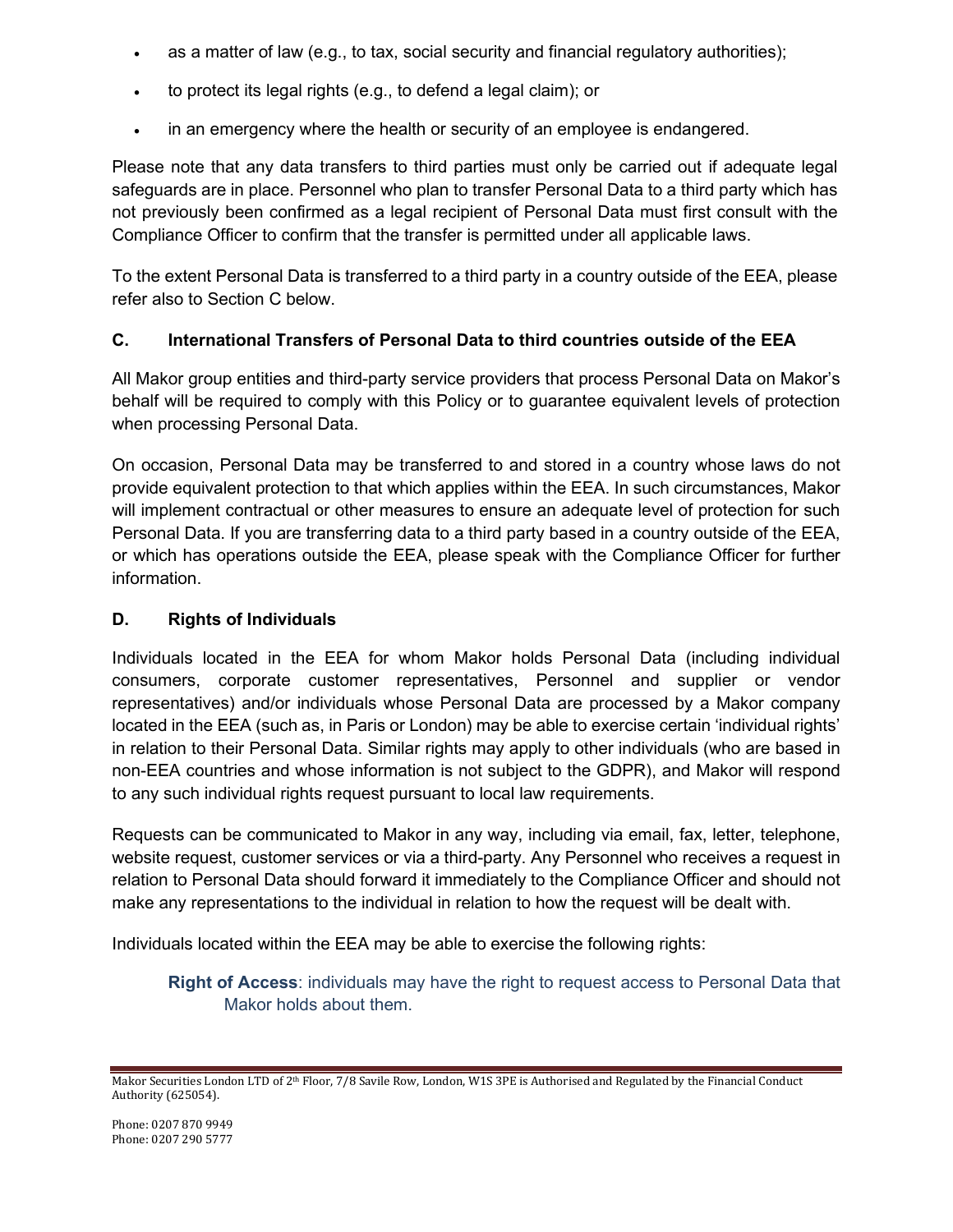- **Right to Rectification**: individuals have the right to request that any incorrect or inaccurate Personal Data relating to them is corrected and/or amended. If required to do so, Makor must comply with such requests. Makor will use reasonable endeavours to maintain the accuracy of Personal Data and keep it up-to-date. Personnel should, however, notify local Human Resources department promptly of any changes to their Personal Data
- **Right to Erasure**: individuals are entitled to request for their Personal Data to be deleted and Makor must comply under certain circumstances.
- **Right to Restriction of Processing**: if an individual requests for the processing of their Personal Data to be restricted, Makor is to cease processing of it where: (i) the accuracy of it is contested by the individual; (ii) the processing is unlawful but erasure has not been requested; (iii) the processing is no longer necessary; or (iv) the individual has objected to the processing and Makor determines that three are no overriding legitimate grounds to continue processing.
- **Right to Data Portability**: individuals have the right to request to receive their Personal Data in a structured, commonly used and machine-readable format and, where requested and technically feasible, transmit them to another organisation.
- **Right to Object**: individuals have the right to object to processing of their Personal Data based on legitimate interests or the performance of a task in the public interest/exercise of official authority (including profiling); direct marketing (including profiling); and processing for purposes of scientific or historical research and statistics.
- **Rights against Automated Decision-making, including Profiling**: individuals have the right not to be subject to a decision when it is based on automated processing and it produces a legal effect or a similarly significant effect on the individual. Makor must ensure that individuals are able to: obtain human intervention; express their point of view; and obtain an explanation of the decision and challenge it.

#### **E. Data Protection Impact Assessment**

It may be necessary to carry out a Data Protection Impact Assessment ("**DPIA**") when planning a new project, process or product that makes use of new technologies, or is otherwise likely to result in a high risk to the rights of individuals with respect to their Personal Data. A DPIA is a systematic process for reviewing processing operations, which will help to identify the safeguards and security measures that should be put in place to mitigate risks.

The Compliance Officer must be informed of any new DPIA that is carried out, and will be available to provide advice in relation to its process. The Compliance Officer will be responsible for monitoring compliance with the DPIA and, where necessary, carrying out reviews of the DPIA at specific intervals.

Makor Securities London LTD of 2<sup>th</sup> Floor, 7/8 Savile Row, London, W1S 3PE is Authorised and Regulated by the Financial Conduct Authority (625054).